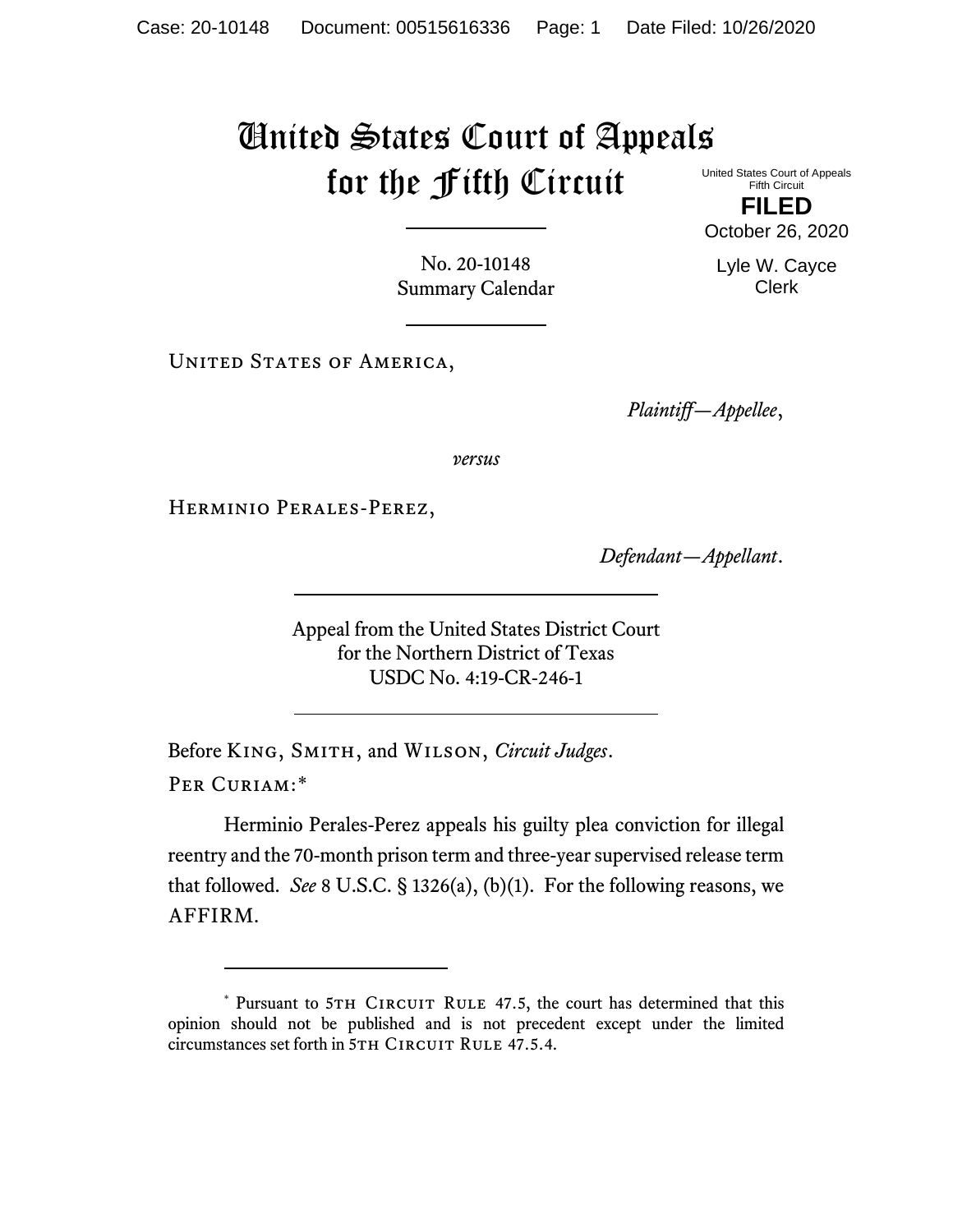## No. 20-10148

We reject Perales-Perez's assertion that the sentence imposed is substantively unreasonable because his argument is purely conclusory, unsupported by record citations, and essentially unbriefed. Although Perales-Perez contends that the sentence and the reasons given for it fail to consider and give significant weight to mitigating factors, he does not identify any such factors. We will not search the record to find support for Perales-Perez's counseled brief. *See Nicholas Acoustics & Specialty Co. v. H & M Const. Co.*, 695 F.2d 839, 846–47 (5th Cir. 1983); *see also* Fed. R. App. P. 28(a)(8)(A). "Inadequately briefed issues are deemed abandoned." *United States v. Stevens*, 487 F.3d 232, 244 (5th Cir. 2007); *see also United States v. Cothran*, 302 F.3d 279, 286 n.7 (5th Cir. 2002); *Yohey v. Collins*, 985 F.2d 222, 224–25 (5th Cir. 1993). Similarly, Perales-Perez's one-line contention that the district court relied solely, and thus improperly, on his criminal history is deemed abandoned because it is conclusory and is merely mentioned in passing without being developed into an argument. *See Stevens*, 487 F.3d at 242 n.1; *Cothran*, 302 F.3d at 286 n.7. We do not liberally construe a counseled brief. *Woodfox v. Cain*, 609 F.3d 774, 792 (5th Cir. 2010).

Perales-Perez also contends that it was error to sentence him to a term of imprisonment greater than two years and a term of supervised release longer than one year for a violation of § 1326. He states that this issue raises subsidiary issues, the first being whether the statutory enhancement provisions in § 1326(b) are unconstitutional because Congress unequivocally intended the enhancements to be sentencing factors, not elements of separate offenses. The second subsidiary issue is whether his guilty plea was involuntary and violated Federal Rule of Criminal Procedure 11 because he was not admonished that the prior felony provision of  $\S 1326(b)(1)$  stated an essential offense element that he had the right to have the government prove, and a jury find, beyond a reasonable doubt. Perales-Perez concedes that any